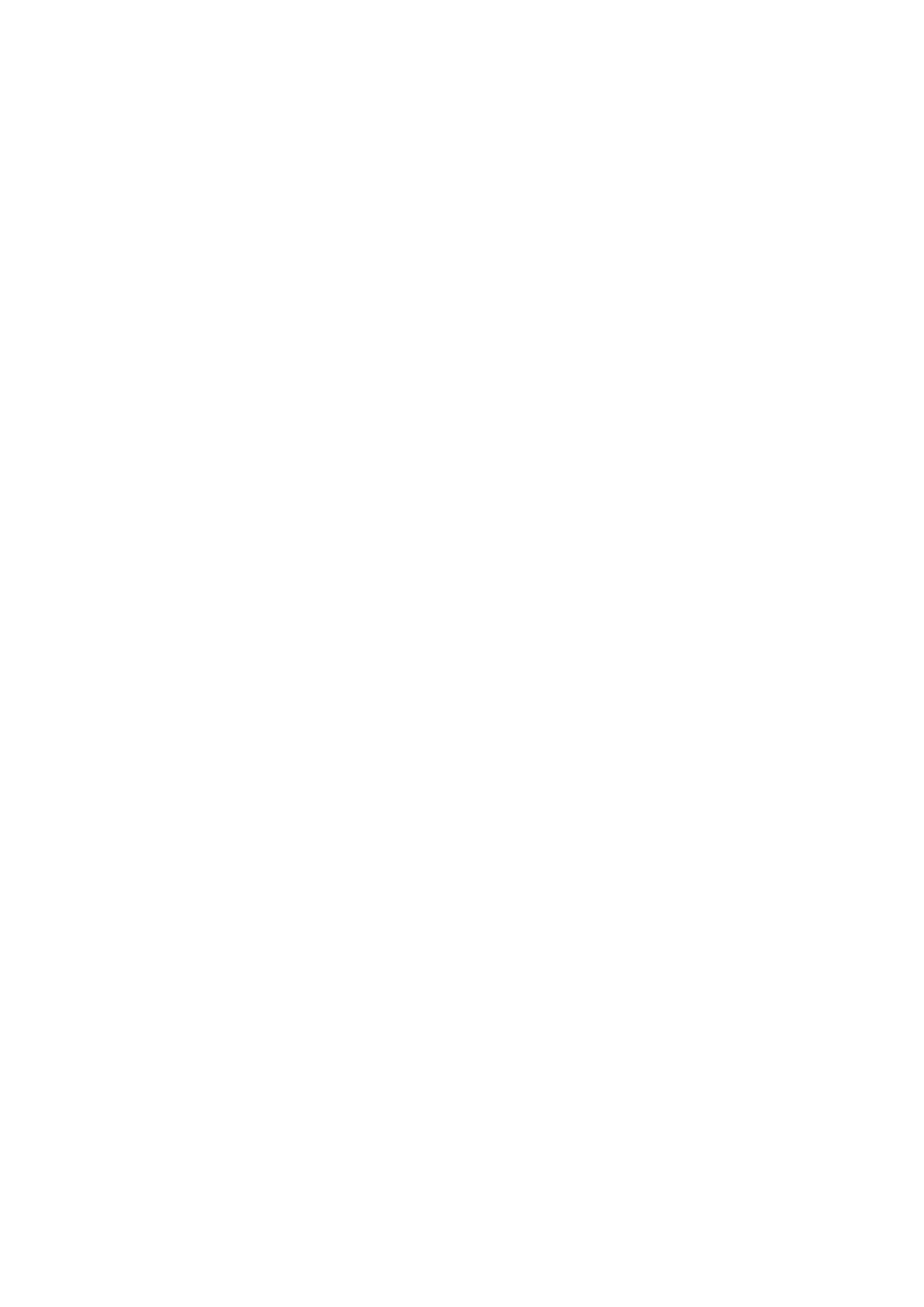Furthermore it has also been demonstrated that extended family e.g. siblings, nephews/nieces, cousins, friends and neighbours do not make up the care deficit if one does not have a nuclear family. Essentially, the more support a person needs, the less robust their support network is in being able to meet their needs

*"Childless people tend to compensate for the absence of exchanges with their own children by more frequently extending their networks to neighbours and friends, and by getting more involved in community activities. They also tend to develop stronger ties with other family members – parents, siblings and, along the generational line, nephews and nieces………However when strong support is needed, these compensatory arrangements work only partially. When getting frail and acquiring limitations in their ability to carry out the activities of daily living, childless people receive much less support than parents, are more likely to enter residential care, and do so at lower levels of dependency"<sup>15</sup>*

## Access to formal care

The lack of unpaid care has an inevitable knock on effect to paid for formal care care; evidence shows that older people without children and especially those who are widowed are more likely to need formal care services  $16$  People ageing without children are 25% more likely to enter into residential care  $17$  which given the limited alternatives to residential care that exist in the UK and the precipitous state of the residential care market is extremely worrying.

However there is evidence to show that although individuals ageing without children do use formal care more than those with children, it is a more complex picture than one would expect

*"Two of the very few studies on the utilization of formal care services by the childless clearly indicate that elderly non‐parents tend to use formal service provision more frequently and intensively than parents do. But the same studies also show that the utilization of public care services by the elderly is strongly mediated by the presence of children, who act as advocates on behalf of their parents (Choi 1994; Larsson and Silverstein 2004)…..As a* 

<sup>15</sup> *What Childless Older People Give: Is the Generational Link Broken? Albertinin M and Kohli M [Ageing and](https://www.researchgate.net/journal/1469-1779_Ageing_and_Society)  [Society](https://www.researchgate.net/journal/1469-1779_Ageing_and_Society) 29(08):1261 - 1274 · November 2009* 

*<sup>16</sup> Wenger, C. G., Dykstra, P. A., Tuula, M., & Knipscheer, K. (2007). Social embeddedness and latelife parenthood: Community activity, close ties, and support networks. Journal of Family Issues, 28, 1419–1456. doi:10.1177/0192513X07303895*

<sup>&</sup>lt;sup>17</sup> Childlessness at the end of life: evidence from rural Wales WENGER G. Clare Ageing and Society, 29(8), November 2009, *pp.1243-1259.Cambridge University Press*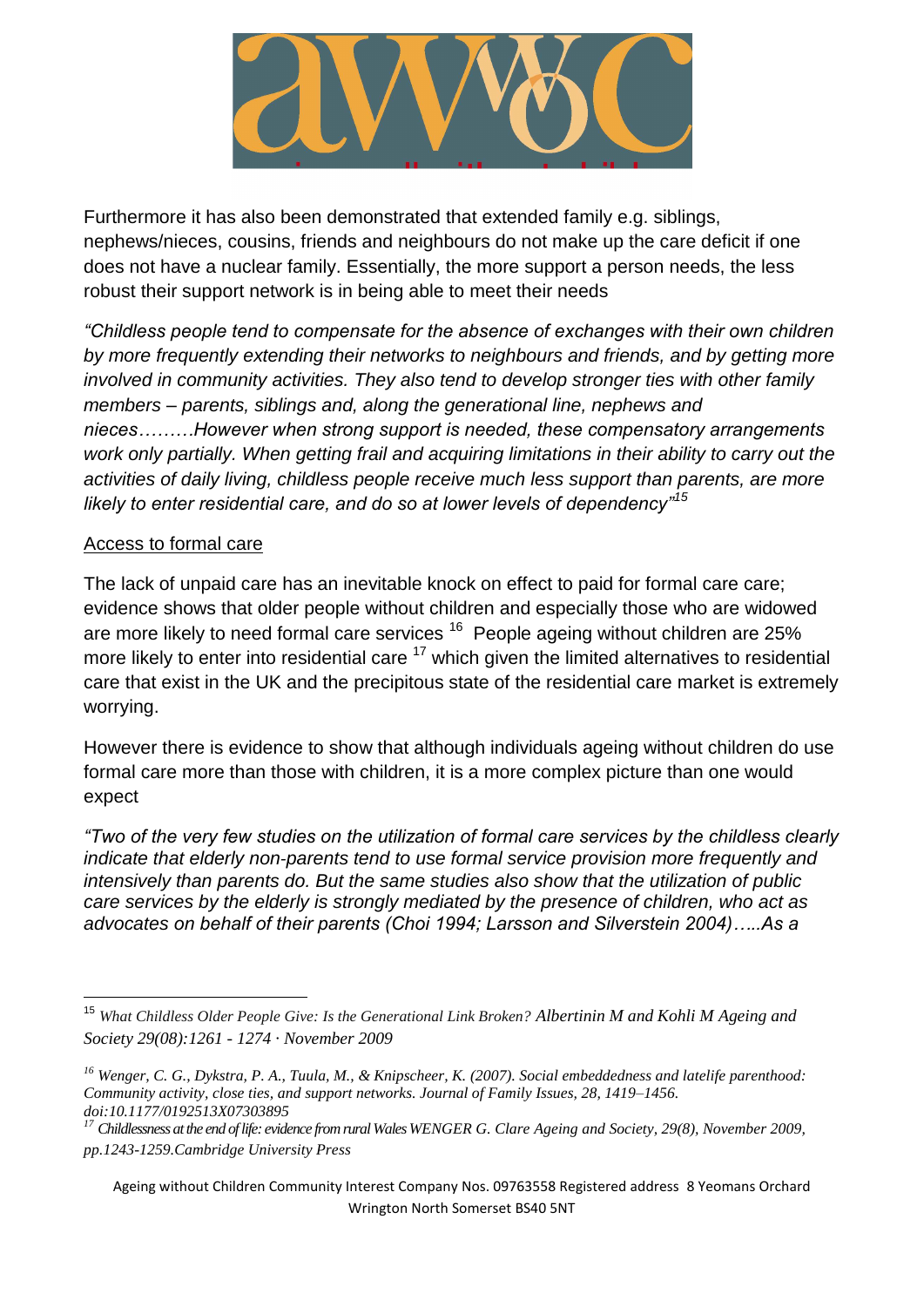## ageing well without children

*consequence, the utilization of public care services by the childless do not fully compensate for the support deficits they face"<sup>18</sup>*

Moreover as is outlined above, poor health is the key determinant of whether people need help in their later life. People aging without children are more likely to have risky health behaviours such as higher alcohol consumption and smoking levels. <sup>19</sup>They are also more likely to be underweight which some studies have attributed to lacking support with shopping and meal preparation and have higher mortality rates than parents  $20$  It may therefore be the case that people ageing without children are more at risk of failing health in later life than those with support from children. If this is the case, then they are more likely to need care and support

## **Conclusion**

 Over the next 20/30 years there will be unprecedented numbers of people without children reaching oldest old age. Policy and planning focused on older people being supported by their children/grandchildren in later life will not meet this need and risks leaving individuals ageing without children dangerously unsupported.

2. Smaller families in general means that it must not be assumed wider family networks will "step up" in the absence of children both because there will be fewer people available within families but also because as shown above, wider family networks fall away as care needs get higher

3. Both of the above mean that that there will be a greater reliance on formal care services by people ageing without children at a time when they have never been under such intense pressure. Public spending reductions and difficulties in recruiting and retaining staff mean that residential care homes are closing, private sector providers are handing back contracts and voluntary organisations are struggling to cope with the additional demand on their services which have in turn also faced cuts. This crisis in formal care has serious consequences for people ageing without children who are more likely to need it.

People ageing without children who need care and support in later life face significant barriers including

Ageing without Children Community Interest Company Nos. 09763558 Registered address 8 Yeomans Orchard Wrington North Somerset BS40 5NT

*<sup>18</sup> Childlessness and support networks in later life: a new public welfare demand? Evidence from Italy Marco Albertini Letizia Mencarini 2011 19*

*How Does Childlessness Affect Older Americans' Health Status and Behavior? Robert D. Plotnick February 2011 Daniel J. Evans School of Public Affairs and Center for Studies in Demography and Ecology University of Washington*

*<sup>20</sup> Modig K, Talbäck M, Torssander J, et alPayback time? Influence of having children on mortality in old age J Epidemiol Community Health 2017;71:424-430.*